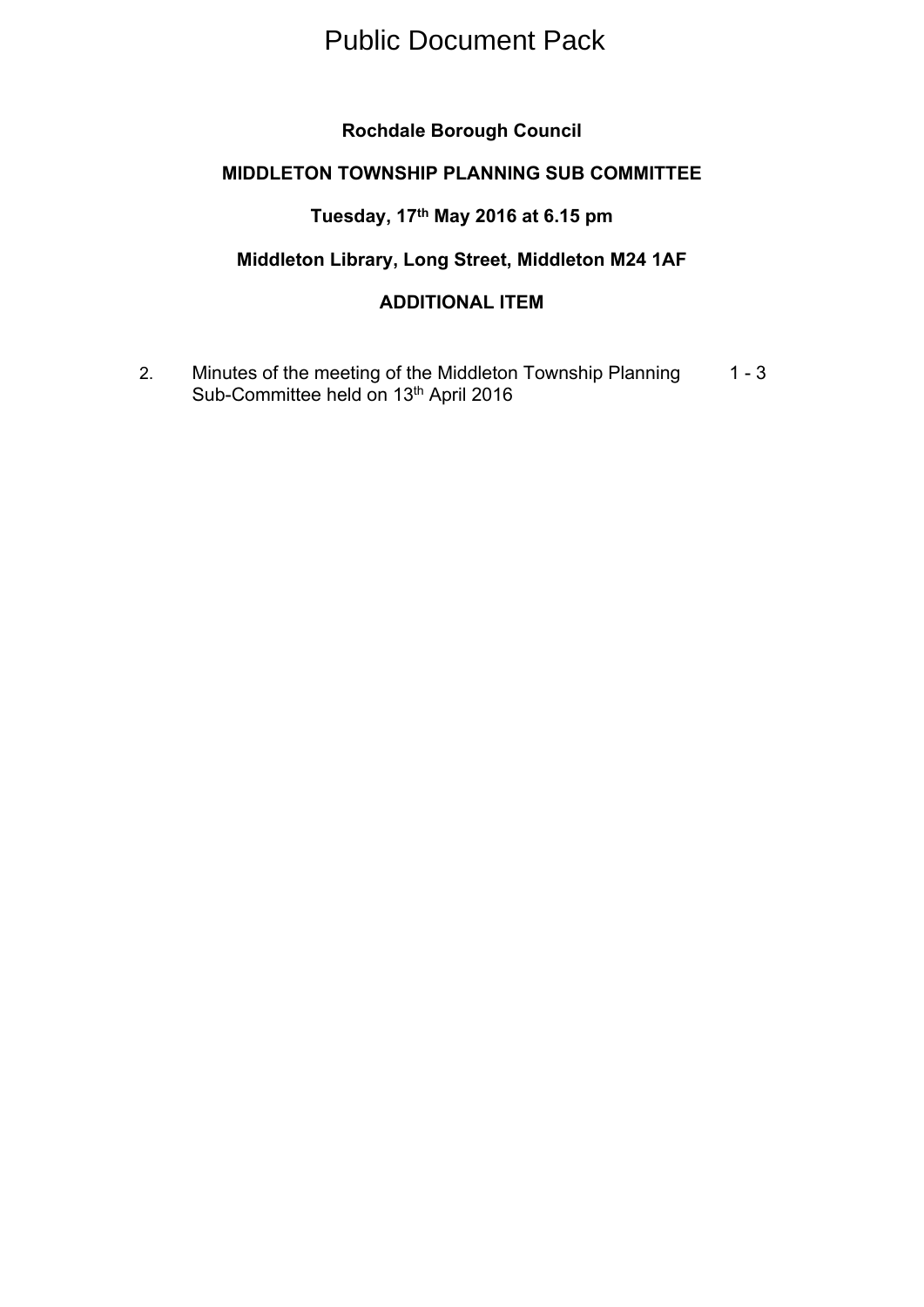# Agenda Item 2

#### **MIDDLETON TOWNSHIP PLANNING SUB COMMITTEE**

#### **MINUTES OF MEETING Wednesday 13th April 2016**

**PRESENT:** Councillor Greenall (Chair); Councillors Bell, Boriss, Burke, Furlong, Rowbotham and West

**OFFICERS:** D. Ripa (Economy Director), A. Whittaker (Neighbourhoods Directorate) and A. James (Resources Directorate)

**ALSO IN ATTENDANCE:** Councillor Linden and approximately 12 members of the public.

**APOLOGIES FOR ABSENCE:** none.

#### **DECLARATIONS OF INTEREST**

35 There were no declarations of interest.

#### **MINUTES**

36 **DECIDED – that the Minutes of the meeting of the Middleton Township Planning Sub-Committee held on 25th February 2016 be approved as a correct record.**

#### **TWO STOREY CLASSROOM EXTENSION AND FORMATION OF 1000M2 HARD PLAY AREA, BOWLEE PARK COMMUNITY PRIMARY SCHOOL WINDERMERE ROAD MIDDLETON M24 4LA**

37 The Director of Economy reported on submitted planning application 6/00126/FUL for a two storey classroom extension and formation of 1000m2 hard play area at Bowlee Park Community Primary School Windermere Road Middleton M24 4LA.

The Development Manager provided the following update to the sub-Committee:-

- Additional Information an additional plan detailing the number of car parking spaces had been submitted;
- Consultations the consideration of the proposal by the Education Service was outlined along with the background to the decision of Cabinet to support the proposals;
- Representations three additional objections had been received since publication of the report and these were outlined for the Committee along with a response from relevant officers and related to Health and Safety concerns with additional vehicle movements on Windermere Road; the amount of additional traffic the additional number of pupils and staff would generate; the positioning of the new main gates/entrance; parking for residents living adjacent to the school; the inaccuracies in the Travel Plan (which had been originally compiled by a non-Council organisation); arrangements for additional assembly and catering areas; consultation with residents on the new Keepmoat site. Agenda Item 2<br>
Notation Business of MEETING<br>
MINUTES OF MEETING<br>
Wednesday 13<sup>th</sup> April 2016<br>
eenall (Chair); Councillors Bell, I<br>
nomy Director, A. Whittaker (N.<br>
Directorate)<br>
Councillor Linden and approxir<br>
NCE: none.<br>

The Sub-Committee also considered objections to the proposed development from Mr Paul Stewart and Councillor Terry Linden. The applicant was not present.

Members of the Sub-Committee commented that they had visited the site of the proposed development prior to the meeting and had a number of queries about the proposal including:-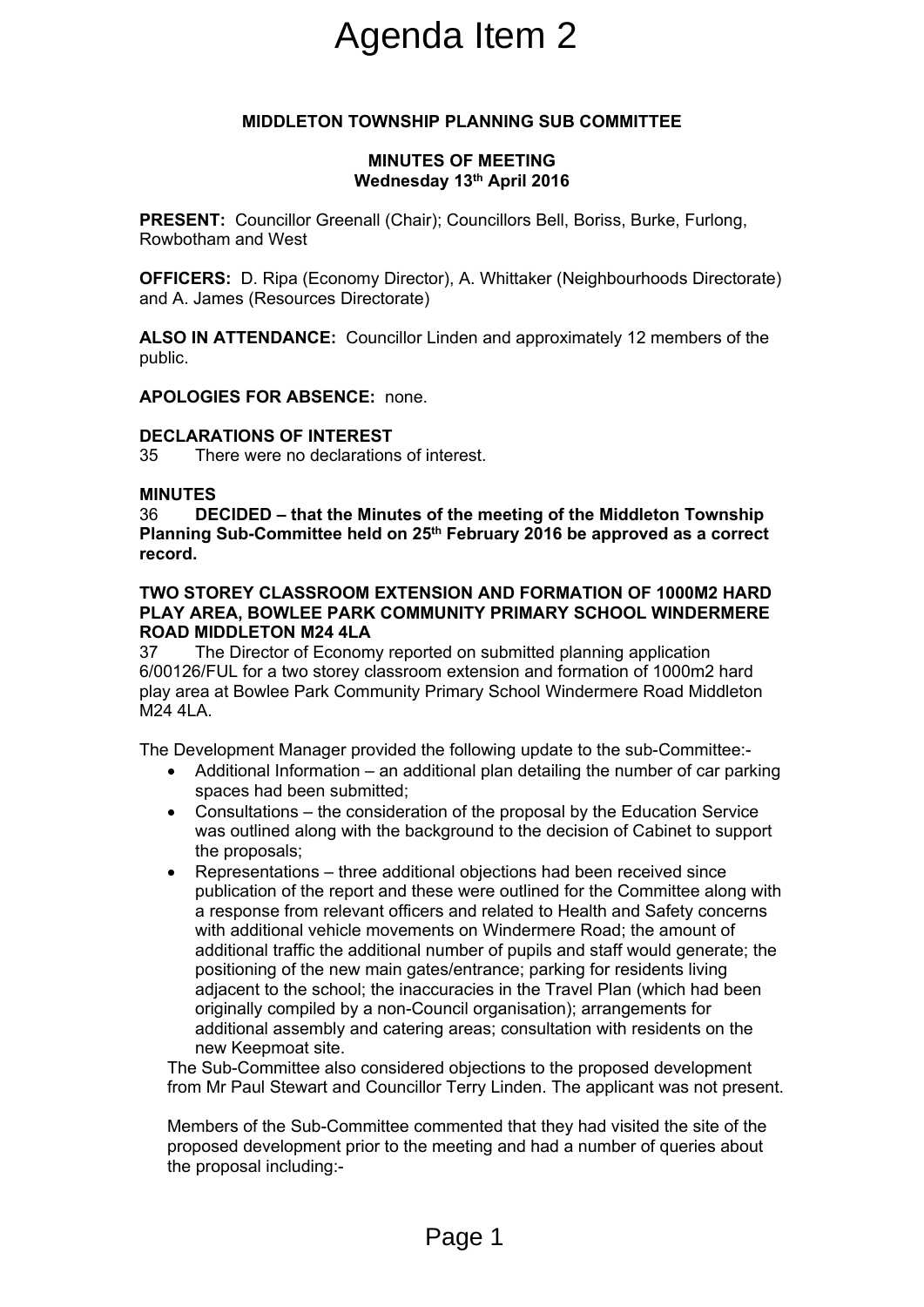- The submitted plans did not appear to accurately reflect the situation on the site, specifically relating to proposed car parking provision;
- The updated Travel Plan needed to be considered by Members;
- Residents in newly built properties adjacent to the site did not appear to have been consulted as well as other affected stakeholders i.e. Link4Life:
- The access arrangements for the main entrance;
- Health and safety concerns relating to additional car parking and the potential for additional parking provision off site, fencing of the site and the effect of additional traffic exacerbating current problems on Windermere Road.

It was agreed that as there were a number of areas of concern relating to the proposal, that the application be deferred to enable additional information relating to the areas outlined above to be presented to the Sub-Committee. **DECIDED – that consideration of the planning application be deferred to a special meeting of the Sub-Committee (to be arranged in consultation with the Chair and Vice-Chair) and that the Development Manager be requested to provide additional information in respect of the areas outlined above.**

#### **RESIDENTIAL DEVELOPMENT - 34 DWELLINGS, LAND WEST OF MILLS HILL ROAD, MIDDLETON**

38 The Director of Economy reported on submitted planning application 15/00817/FUL for a residential development of 34 dwellings at land west of Mills Hill Road, Middleton.

The Development Manager reported that condition 10 in the submitted report should read August and not July.

The Sub-Committee considered representations from Mr Laurence Sykes, the applicant in support of the submitted planning applications. No objectors to the submitted planning application were present.

**DECIDED – that the Planning and Licencing Committee be informed that this Sub-Committee would be minded to approve the submitted planning application subject to the conditions detailed within the report.**

#### **ERECTION OF A 2 STOREY DWELLING (RESUBMISSION OF 15/01366/FUL), LAND ADJACENT TO 8 PEACH BANK MIDDLETON M24 1BU**

39 The Director of Economy reported on submitted planning application 16/00114/FUL for the erection of a 2 storey dwelling (Resubmission of 15/01366/FUL) at land adjacent to 8 Peach Bank Middleton M24 1BU.

The Development Manager informed the Sub-Committee that there was a proposed amendment to condition 4 for a pre-commencement condition relating to the identification of contaminants on the site.

Neither the applicant nor any objectors were present to address the Sub-Committee. **DECIDED – that planning permission be granted subject to the conditions outlined within the submitted report.**